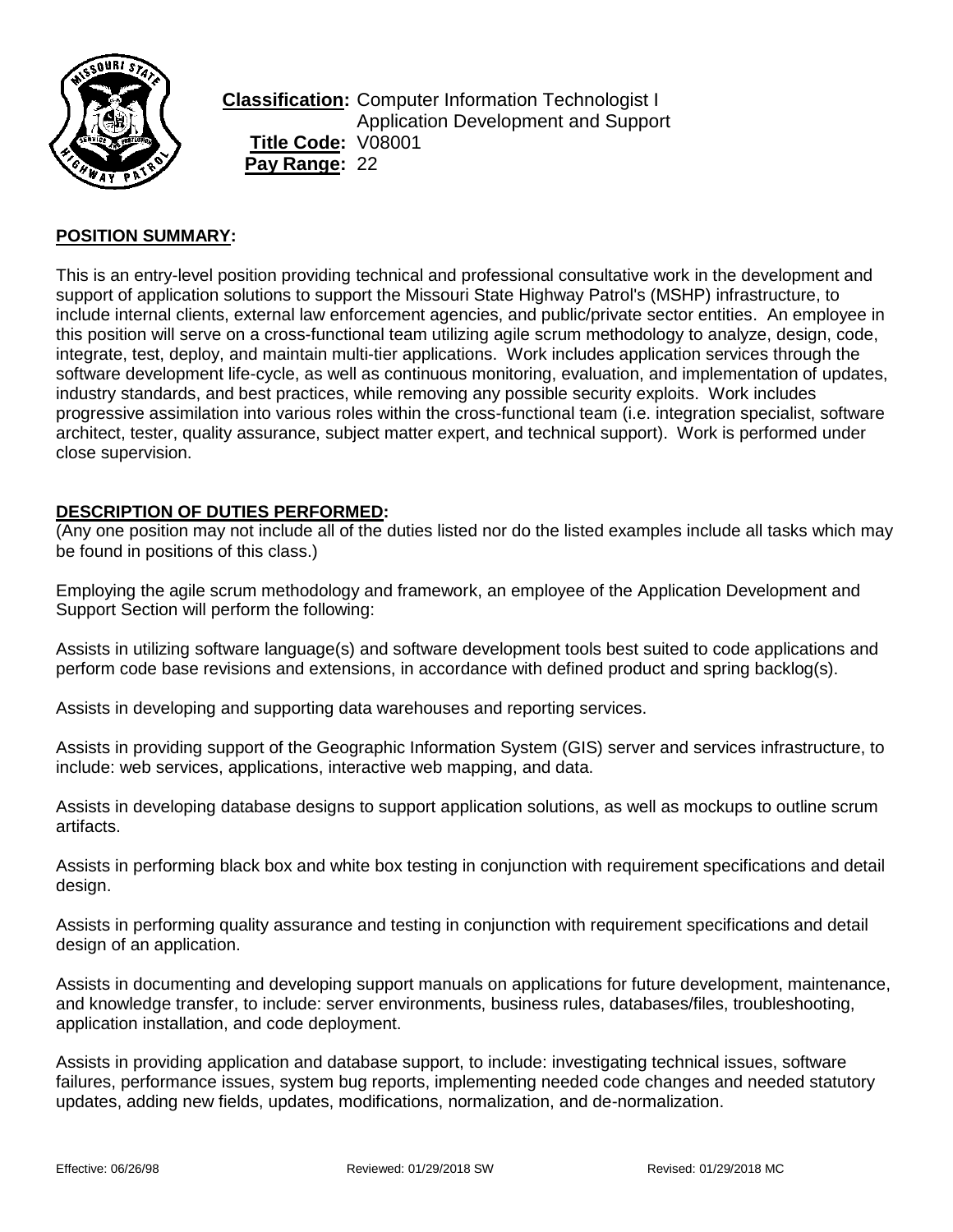# **Classification:** Computer Information Technologist I Application Development and Support **Title Code:** V08001 **Pay Range:** 22 **Page 2 Page 2 Page 2 Page 2 Page 2**

Participates and engages in initial sprint planning meetings to assist in negotiating the product backlog and developing the sprint backlog, to include the compilation of user stories.

Participates in daily scrum meetings to assess the sprint backlog and organizational impediments, as well as participates in backlog refinement meetings to assess and/or modify the scope and/or plan for an application solution.

Assists in evaluating cross functioning applications, application retirements, and end-of-support/legacy systems, and assists in developing recommendations as to their future support and integration with current applications.

Assists in creating ad-hoc reports, as well as modify and/or correct any existing ad-hoc report errors.

Participates and engages in sprint review meetings and sprint retrospectives for future sprints and development of the team.

Performs other related work as assigned.

# **REQUIRED KNOWLEDGE, SKILLS, AND ABILITIES:**

Working knowledge of the principles of computer programming and systems analysis, design, testing and documentation as it relates to the agile scrum methodology, concepts, and practices.

Working knowledge of the general operating principles and capabilities of computer hardware and software.

Knowledge of software development languages and software development tools.

Knowledge of information technology platforms.

Knowledge of database management systems.

Knowledge of the principles of project management as it relates to the agile scrum methodology, concepts, and practices.

Knowledge of continuing trends and developments in software development languages and tools.

Knowledge of the agency's functions and inter-relationships.

Knowledge of the information strategic planning process.

Knowledge of the systems management process. Possess successful time management techniques.

Possess good organizational skills.

Ability to learn how to effectively coordinate/organize projects involving multiple organizations and/or groups.